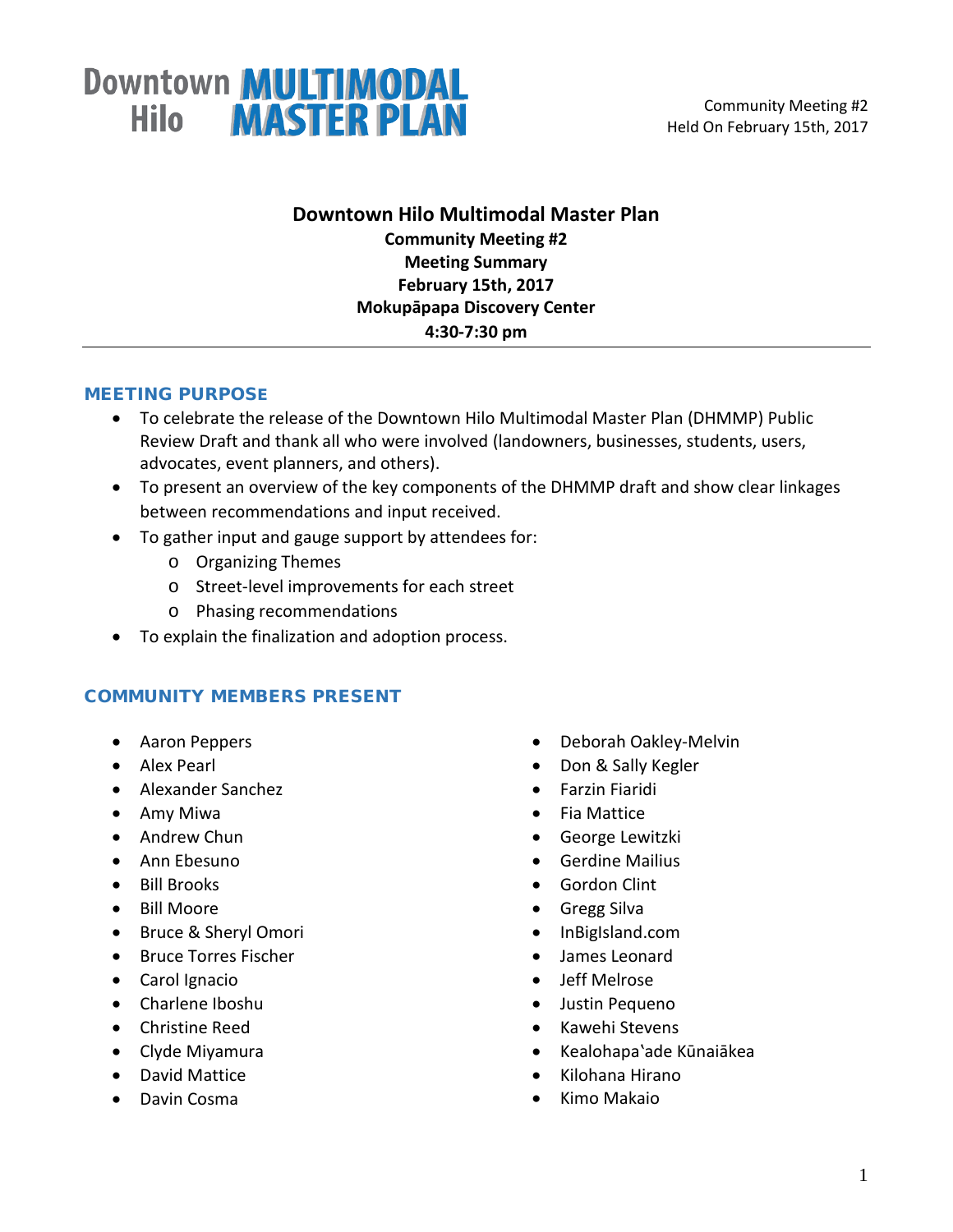Community Meeting #2 Held On February 15th, 2017

- Lacey Toledo
- Lani Walters
- Laura Williams-May
- Leahalo Bisel
- Lei Kaniumre
- Leleua Loupe
- Lynnette Uyesato
- M. & C. Johnson
- Marlene Murray
- Maya Swinford
- Melissa LD Costa
- Meredith Tanioka
- Michael Marshall
- Michelle Agbigay
- Mokupāpapa Discovery Center
- Nancy Cabral
- Oli Yamada
- Olivia Round
- Pacific Island Insurance
- Patrick Lim
- Phil Barnes
- Ron Terry
- Saffrey Taja
- Sally Ancheta
- Sasha Lovelace Reagan Crib
- Susan Hamilton
- Tommy Goya

### PROJECT TEAM REPRESENTATIVES

**County of Hawai'i Planning Department:** Michael Yee, April Surprenant, Hans Santiago **SSFM:** Cheryl Soon, Melissa White, Susan LeBrun, Jennifer Seely, Malachi Krishok, Jo-Anna Herkes, Austen Drake

**Weslin:** Wes Frysztacki

### MEETING SUMMARY

#### **4:30-5:00 pm: Open House**

#### **5:00-5:45 pm: Presentation**

- **I.** Explanation of meeting objectives
- **II.** Overview of Plan and summary of process
- **III.** What we heard from community input and how it was addressed
- **IV.** Phasing plan
- **V.** Finalization/adoption process

**5:45-6:00 pm: Facilitated Q/A Period**

### **6:00-7:30 pm: Continued Open House**

### OPEN HOUSE

- **I.** Reading table contained multiple copies of the DHMMP Public Review Draft and comment sheets; a laptop a with self-guided project overview presentation
- **II.** Five topic stations and comment boxes:
	- a. Overview of the Plan Process and organization; Six transportation components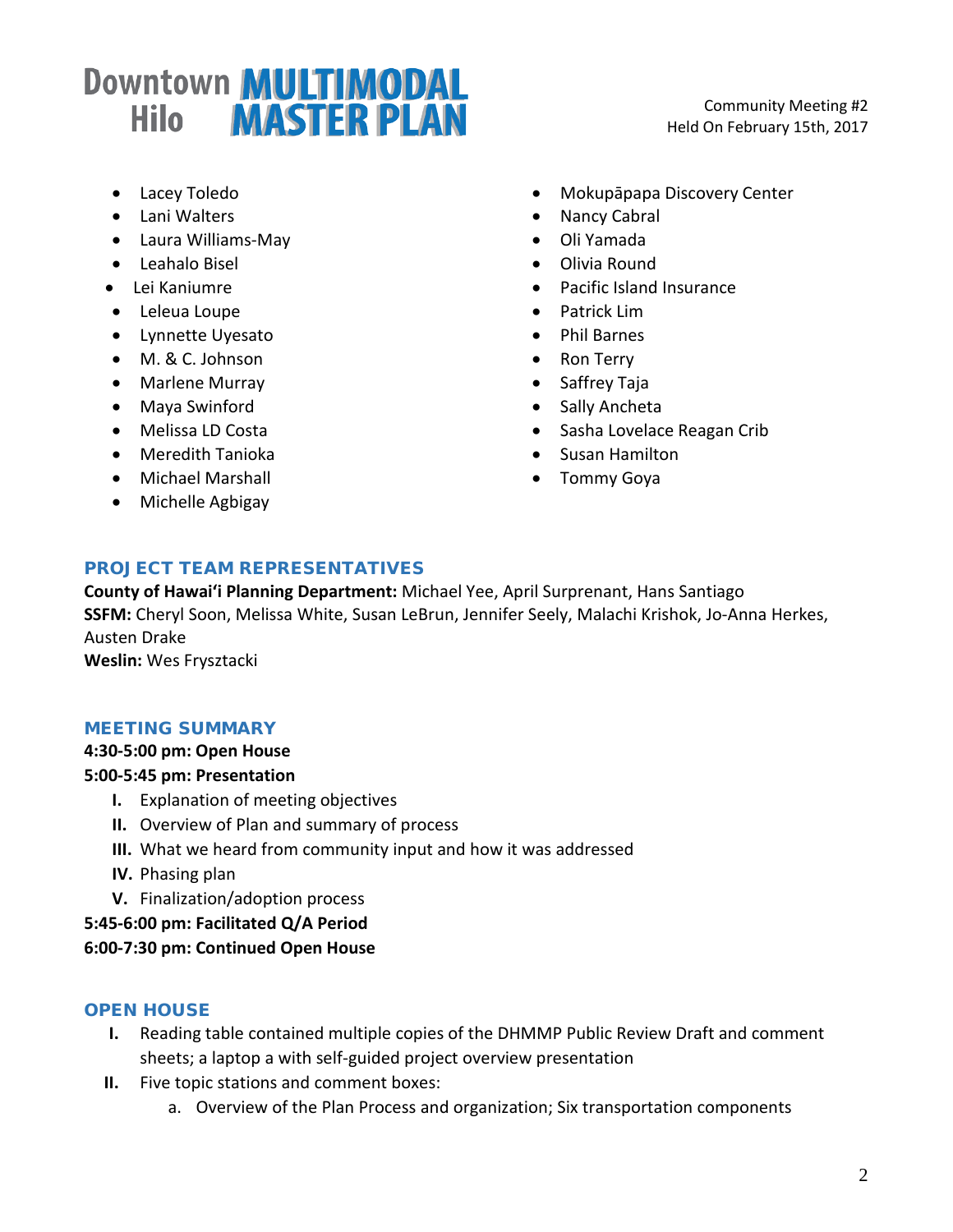- b. Organizing themes with key recommendations
- c. Recommendations for North-South Streets
- d. Recommendations for East-West streets
- e. Phasing

### PRESENTATION AND Q&A PERIOD

Community members were invited to ask questions of the project team following the presentation, which is appended to this summary. The discussion is summarized below.

- Q: How were focus groups members chosen?
	- A: We identified members from specific groups: students, landowners, residents. The Connectors Forum and our mailing list used their networks to advertise.
- Q: What happened to the various streetscape features suggested?
	- A: The plan provides conceptual examples of streetscape features specifics will be determined during the design phase. However, one recurring comment was concern about the homeless and vandalism. We took these concerns into consideration in determining the streetscape concepts.
- Q: How does the plan honor people who live here as opposed to tourists?
	- A: The specific design features of downtown should be determined by and reflective of the community. Downtown Hilo has a unique and unified architecture, as well as special features such as awnings. These design features are celebrated in this plan. The plan also recommends native plants for landscaping.
- Q: What will happen to parking?
	- A: There will be a net increase in the amount of parking spots and places to load. The plan includes suggestions for new public parking lots, better wayfinding, and parking structures.
- Q: I'm concerned about the cost to park for residents.
	- A: There could be discounted rates for residents. Off-street parking is an option as well. The recommendations are aimed at optimizing parking usage and eliminating the need to circle repeatedly to find parking.
- Q: How will you address homeless issues?
	- A: It will require coordination with the police and social service providers.
- Q: Who will enforce parking?
	- A: Enforcement can be done through pay stations that will be monitored electronically. Because costs have gone down for electronic methods, the private sector could be involved.
- Q: Do you address the Hilo Bay breakwall and water quality?
	- A: These are not within the project area addressed by this plan.
- Q: How do roundabouts accommodate pedestrians?
	- A: Roundabouts are safe for pedestrians and help to slow traffic.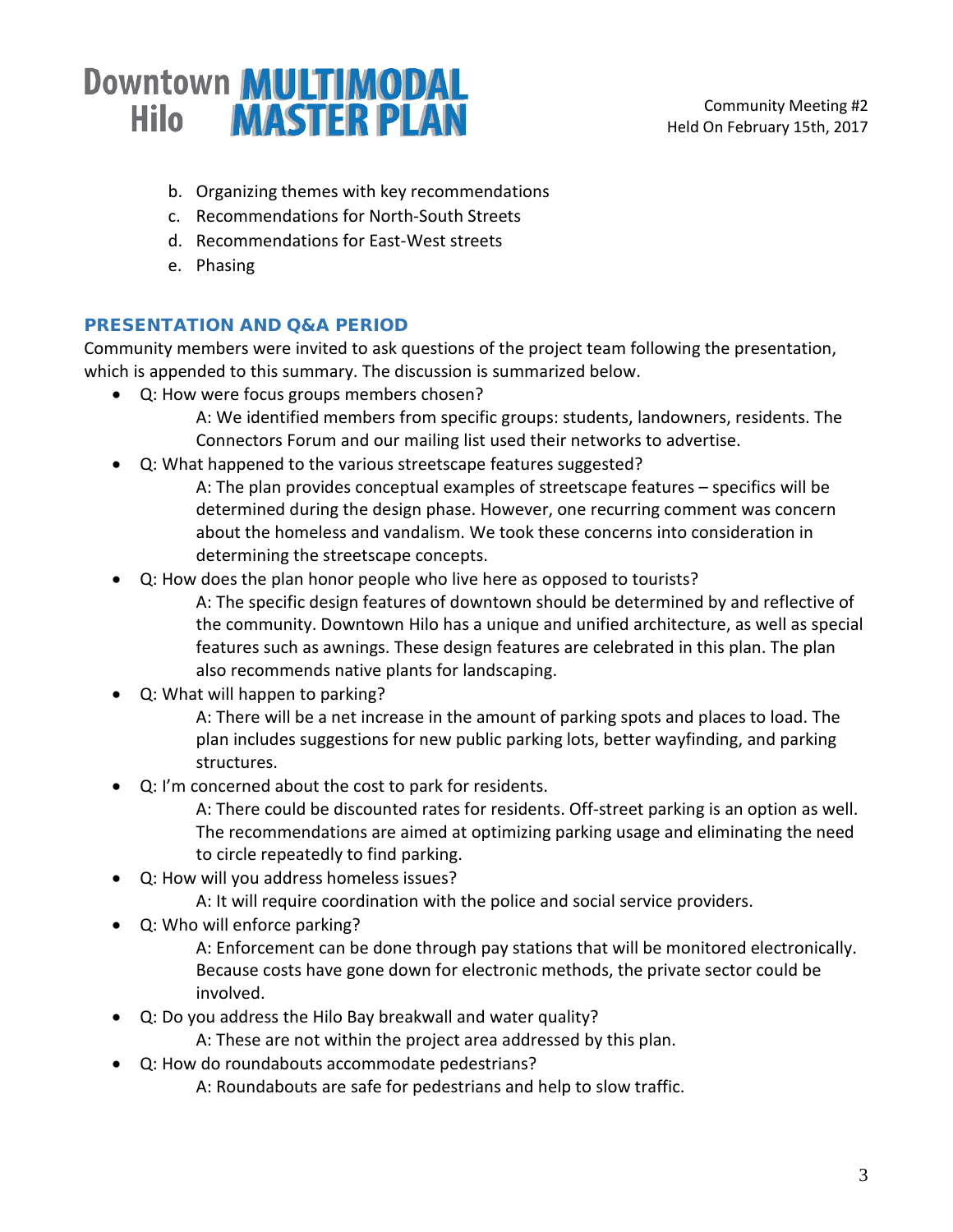• Q: The lack of parking is not the problem. The lack of enforcement is.

A: We agree, and the plan describes methods for increasing enforcement.

- Q: Covered walkways could be more cost effective than a shuttle.
	- A: Both options are covered in the plan.
- Q: Where will remote parking lots be located? A: A remote lot will be on Kamehameha Ave. The combination of bikeshare, shuttle, and lighting will make it workable.
- Q: With the narrowing of roads, where will traffic be rerouted to? A: New circulation plan recommends roundabouts and other features that will keep traffic flowing around peripheral roads of downtown, and retain connections to arterial roads.

Additional Recorded Comments (following public Q&A):

• We are in support of relocating the existing commuter parking lot. Please be aware that the currently proposed commuter site has contamination issues, so recommend looking at alternative sites across the street from proposed site.

### OPEN HOUSE COMMENTS

Community members had the opportunity to peruse and comment on the content at five different input stations in the open house: 1) Overview of the plan process / six transportation components, 2) organizing themes with recommendations, 3) recommendations for North-South streets, 4) recommendations for East-West streets, and 5) Phasing. Comments were submitted on comment cards and sorted by topic. Comment cards are transcribed below.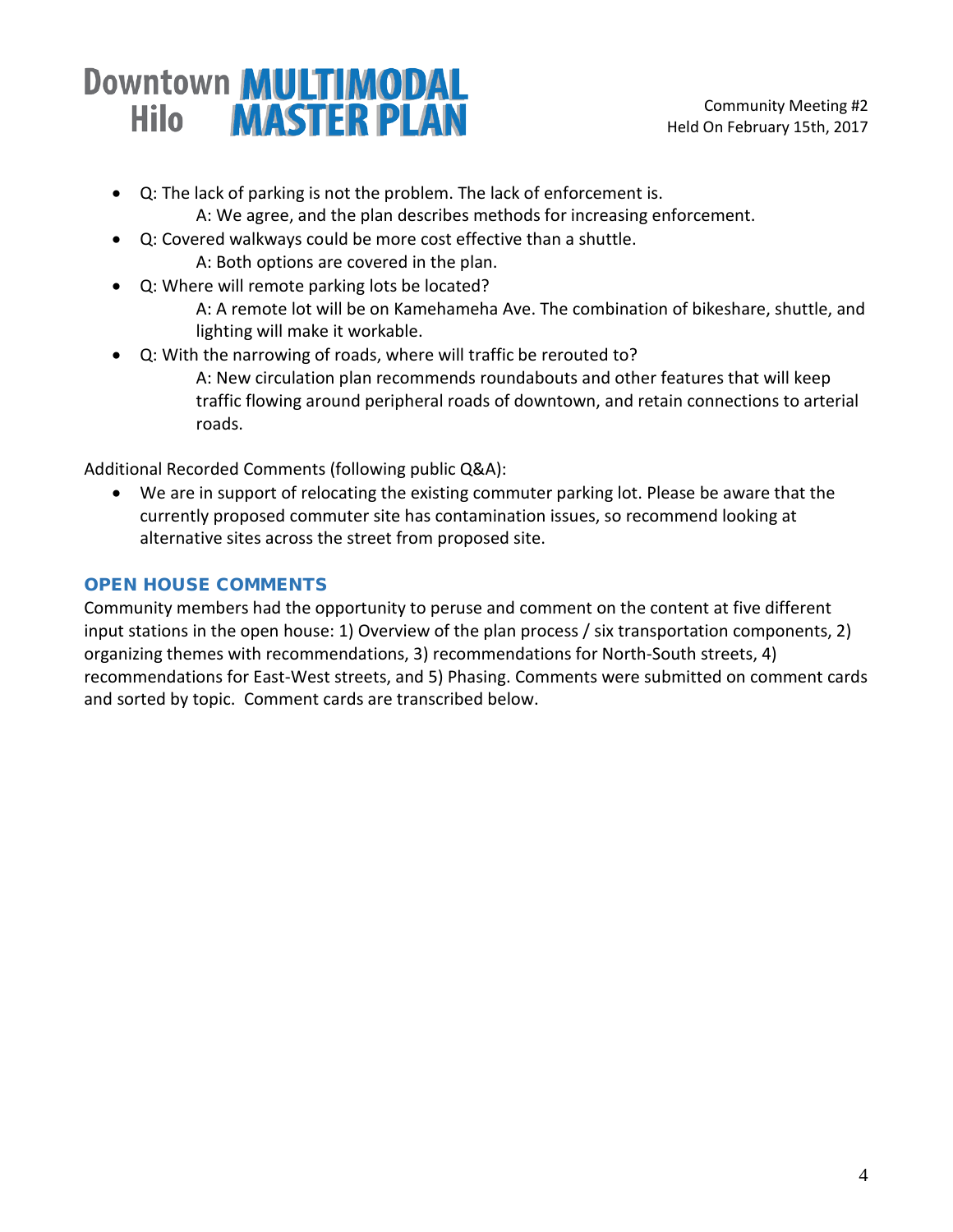#### **A. Overview of the Plan Process and the Six Transportation Components**

| $\pmb{\sharp}$ | Interest in                                               | I support         | I generally support this, but it is missing:                                                                                                                                                                                            | I don't support this                                                                                     | <b>Other thoughts:</b> |
|----------------|-----------------------------------------------------------|-------------------|-----------------------------------------------------------------------------------------------------------------------------------------------------------------------------------------------------------------------------------------|----------------------------------------------------------------------------------------------------------|------------------------|
|                | <b>Downtown Hilo</b>                                      | this<br>direction |                                                                                                                                                                                                                                         | direction because:                                                                                       |                        |
| 1              | Landowner                                                 |                   | Alternative route to Bayfront highway to<br>bypass downtown Hilo - extend<br>Komohana? Pedestrian crossing Bayfront<br>Highway at roundabouts will back up<br>traffic. A pedestrian bridge is preferred at<br>Waianuenue and Ponahawai. |                                                                                                          |                        |
| $\overline{2}$ | User,<br>Resident,<br>Student, Employee,<br>and Volunteer |                   | Please make sure that 'Olelo Hawai'i is<br>used throughout all signage.                                                                                                                                                                 |                                                                                                          |                        |
| 3              | User,<br>Resident,<br>And Student                         |                   | I encourage the use of Hawaiian names for<br>all signage and native plants for<br>greenscaping.                                                                                                                                         |                                                                                                          |                        |
| 4              | User,<br>Resident,<br>Student, Employee,<br>and Volunteer |                   | Is there a plan to address inevitable<br>flooding of existing and proposed parking<br>areas? If residents, employees, etc. are<br>expected to park in areas this will need to<br>be considered.                                         |                                                                                                          |                        |
| 5              |                                                           |                   | At what point does the flood control dump<br>flood water on to the open area on the<br>Mauka Side of Kamehameha Ave? Will this<br>make employee parking unusable?                                                                       | Suggest employee<br>parking be moved<br>closer. Flip flop with<br>other area of park used<br>for sports. |                        |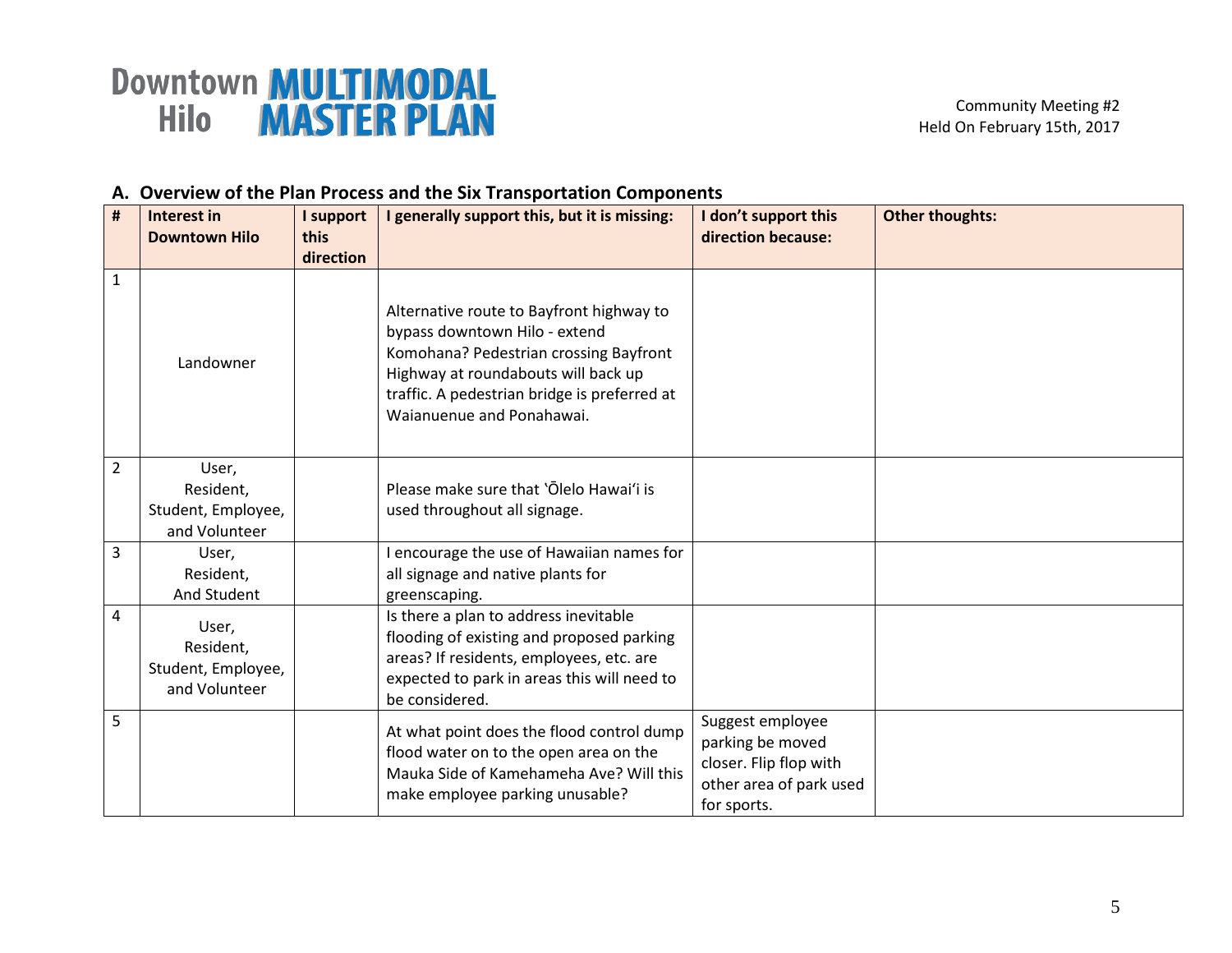| $\pmb{\#}$     | Interest in              | I support         | I generally support this, but it is missing: | I don't support this    | <b>Other thoughts:</b>                     |
|----------------|--------------------------|-------------------|----------------------------------------------|-------------------------|--------------------------------------------|
|                | <b>Downtown Hilo</b>     | this<br>direction |                                              | direction because:      |                                            |
| 6              | User,                    |                   | Who will enforce parking changes and         |                         |                                            |
|                | Resident,                |                   | where will the generated funds go/be         |                         |                                            |
|                | Student, Employee,       |                   | applied? How will this impact residents      |                         |                                            |
|                | and Volunteer            |                   | and frequent users?                          |                         |                                            |
| $\overline{7}$ |                          |                   | Need a bypass that allows direct entry/exit  |                         |                                            |
|                | <b>Business and User</b> |                   | to cross Wailuku- a way that travelers       |                         |                                            |
|                |                          |                   | from highway can get out of town w/out       |                         |                                            |
|                |                          |                   | encountering downtown traffic flow.          |                         |                                            |
| 8              |                          |                   |                                              | I am not a believer in  |                                            |
|                |                          |                   |                                              | roundabouts. I am not   |                                            |
|                | Resident                 |                   |                                              | convinced the plan      | Extending Ponahawai seems great.           |
|                |                          |                   |                                              | needs all 6 of them.    | Images on website need to be               |
|                |                          |                   |                                              | The cost and disruption | enlargeable to a greater degree than       |
|                |                          |                   |                                              | are major factors.      | now.                                       |
| 9              |                          |                   |                                              |                         | Making Keawe to a 2 way street - good      |
|                | <b>Business and User</b> | X                 |                                              |                         | idea. I like the proposed parking          |
|                |                          |                   |                                              |                         | structure. We need a better shuttle.       |
| 10             | Business, User,          | X                 |                                              |                         | Love the roundabout idea, and the curb     |
|                | and Visitor Industry     |                   |                                              |                         | extensions.                                |
| 11             |                          |                   | I agree that additional targeted outreach    |                         |                                            |
|                | Landowner                |                   | should be made to include native             |                         |                                            |
|                |                          |                   | Hawaiian perspectives in decision making     |                         |                                            |
|                |                          |                   | and overall character.                       |                         |                                            |
| 12             |                          |                   |                                              |                         | Let's put a police substation in! Too many |
|                | Business, User,          | X                 | Is there a way for residents to bypass       |                         | roundabouts. Make Kilauea the bike         |
|                | Resident, and            |                   | downtown?                                    |                         | route and have a bike lane from Kilauea    |
|                | Visitor Industry         |                   |                                              |                         | marketplace to downtown.                   |
| 13             | Landowner and            | X                 |                                              |                         | Bike share would be a great idea for       |
|                | Resident                 |                   |                                              |                         | visitors and university students.          |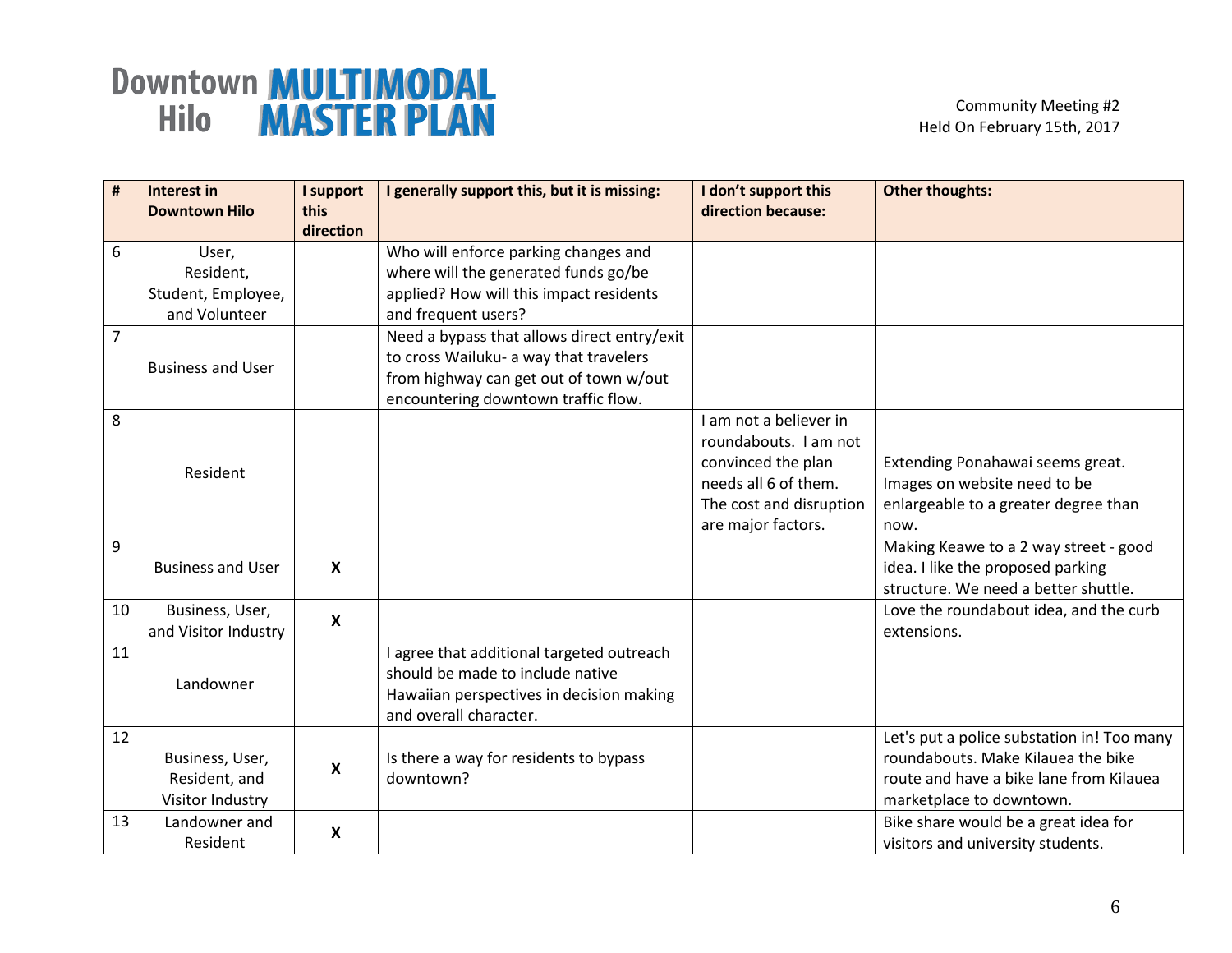| #              | Interest in<br>I support<br>this<br><b>Downtown Hilo</b> |                           | I generally support this, but it is missing:                                                                                                                                              | I don't support<br>this direction | <b>Other thoughts:</b>                                                                                                                                                                          |
|----------------|----------------------------------------------------------|---------------------------|-------------------------------------------------------------------------------------------------------------------------------------------------------------------------------------------|-----------------------------------|-------------------------------------------------------------------------------------------------------------------------------------------------------------------------------------------------|
|                |                                                          | direction                 |                                                                                                                                                                                           | because:                          |                                                                                                                                                                                                 |
| $\mathbf{1}$   | User,<br>Resident,<br>And Student                        |                           | I encourage the use of native Hawaiian<br>plants for downtown greenscaping.                                                                                                               |                                   |                                                                                                                                                                                                 |
| $\overline{2}$ | User, Resident, and<br><b>Bicyclist</b>                  | X                         | I would like a bike lane. Thanks.                                                                                                                                                         |                                   |                                                                                                                                                                                                 |
| 3              | <b>User and Visitor</b><br>Industry                      | X                         | The Farmer's Market needs to be made more<br>attractive. Why tarps? The owner has tried (I<br>think) to get more permanent cover, what's<br>holding this up? It looks just awful.         |                                   |                                                                                                                                                                                                 |
| 4              | <b>Business and User</b>                                 | X                         | The idea of a parking management solution.<br>Please make the distant parking lot free for<br>business employees (or lower costs). Make<br>higher costs for closer and shorter distances. |                                   |                                                                                                                                                                                                 |
| 5              | Business, User, and<br>Visitor Industry                  | X                         |                                                                                                                                                                                           |                                   | A shoreline promenade and one on<br>Kamehameha would be great.                                                                                                                                  |
| 6              | User,<br>Resident,<br>Employee, and<br>Volunteer         | $\boldsymbol{\mathsf{X}}$ |                                                                                                                                                                                           |                                   | We need a plan to create parking<br>exemptions or special accommodations for<br>residences. I'm concerned about safety -<br>parking further away creates more<br>opportunity of unsafe passage. |
| $\overline{7}$ | User,<br>Resident,<br>And Student                        |                           | I support the use of edible and native plants.<br>There are several schools and other<br>organizations that could be asked to utilize<br>and maintain designated areas.                   |                                   |                                                                                                                                                                                                 |
| 8              | User, Resident, and<br><b>Bicyclist</b>                  | $\boldsymbol{\mathsf{X}}$ | I appreciate the "sharrows", but the majority<br>of cyclists still prefer to have their own lane<br>and feel uncomfortable being closely passed<br>or closely followed by vehicles.       |                                   |                                                                                                                                                                                                 |

### **B. Organizing Themes with Recommendations**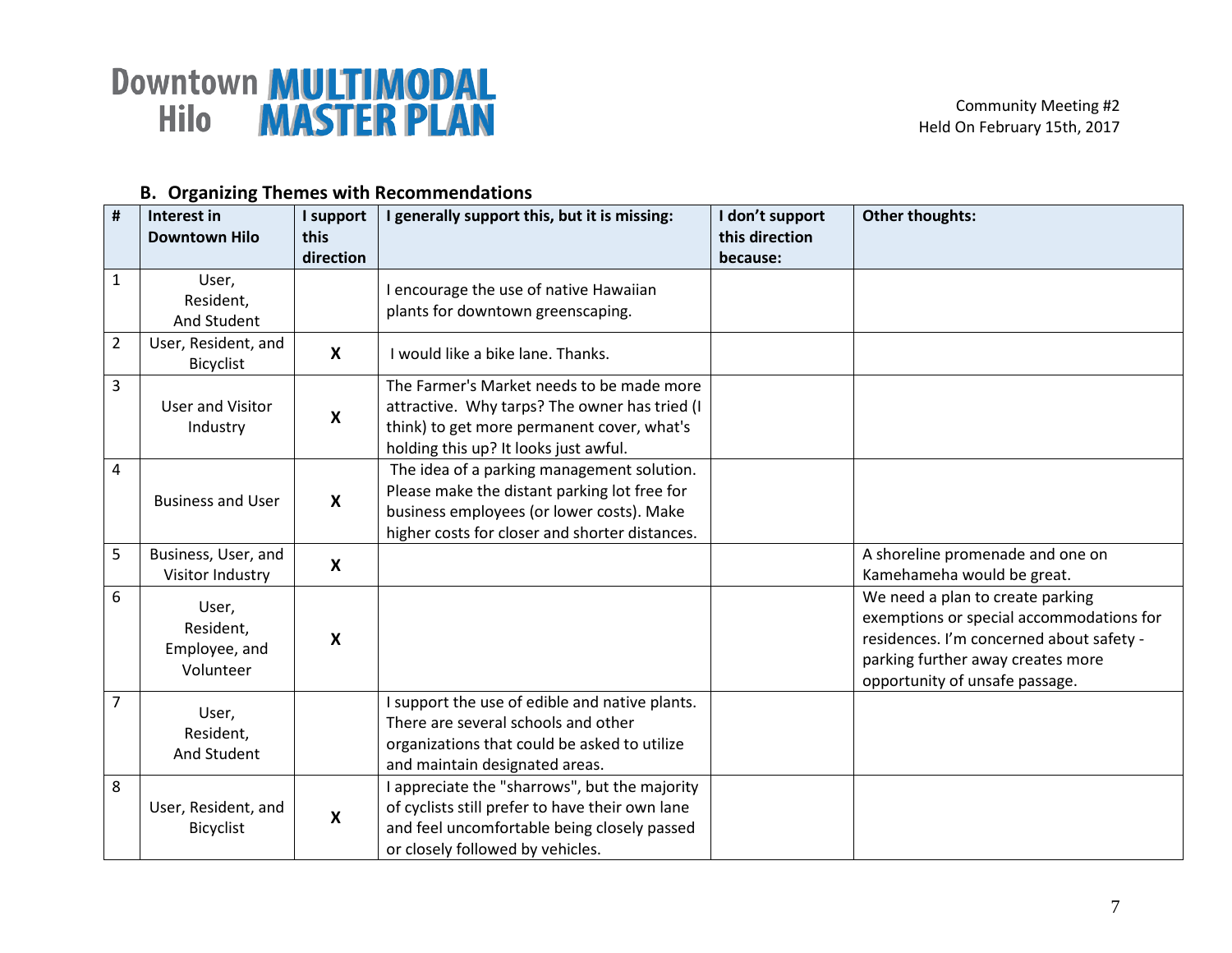| $\pmb{\sharp}$ | Interest in<br><b>Downtown Hilo</b>         | I support<br>this<br>direction | I generally support this, but it is missing:                                                                                                               | I don't support<br>this direction<br>because:                                                                                                                                                | <b>Other thoughts:</b>                                                                                                                                                                                                                                                                                                                                                                                                                                                                                                 |
|----------------|---------------------------------------------|--------------------------------|------------------------------------------------------------------------------------------------------------------------------------------------------------|----------------------------------------------------------------------------------------------------------------------------------------------------------------------------------------------|------------------------------------------------------------------------------------------------------------------------------------------------------------------------------------------------------------------------------------------------------------------------------------------------------------------------------------------------------------------------------------------------------------------------------------------------------------------------------------------------------------------------|
| 9              | <b>User and Resident</b>                    | X                              |                                                                                                                                                            |                                                                                                                                                                                              |                                                                                                                                                                                                                                                                                                                                                                                                                                                                                                                        |
| 10             | User                                        | X                              | We need parking structures. Fund them<br>through taxing mostly land owners, allocating<br>them a certain number of secured stalls in<br>exchange for that. |                                                                                                                                                                                              |                                                                                                                                                                                                                                                                                                                                                                                                                                                                                                                        |
| 11             | Business, Resident,<br>and Visitor Industry |                                | We need a maintenance plan and security<br>measures. Is there a way for residences to<br>bypass the area?                                                  |                                                                                                                                                                                              | There are too many roundabouts, some<br>people live out of town and work up Hamakua<br>so having an express lane through to bypass<br>everything would be great!                                                                                                                                                                                                                                                                                                                                                       |
| 12             | Landowner                                   |                                |                                                                                                                                                            | I am not in favor<br>of roundabouts.<br>Would rather have<br>more paving. This<br>is an old<br>downtown feel-<br>don't hurt the<br>character.*Do a<br>traffic circle by<br>Walgreens instead | We need more parking structures-Land<br>owners would pay for it. Nancy Cabral or<br>Koehnen's have old plans for mixed use<br>development and parking structure along<br>Keawe between Waianuenue and Wailuku<br>(public lot, private lot, and the Armory lot).                                                                                                                                                                                                                                                        |
| 13             | User and Event<br>Planner                   |                                | Connection to the Big Island's culture and<br>authenticity                                                                                                 |                                                                                                                                                                                              | I think the master plan is great, it makes a lot<br>of sense because we need tourists to survive<br>and I guess it is a great solution to make Hilo<br>better. But something about it feels<br>impersonal--Like it could be found in Lahaina<br>or some other island. And I understand that<br>once the foundation is laid, the space can be<br>made more culturally focused afterward, but<br>the layout still seems disconnected. Has there<br>been any input on pedestrian streets or more<br>regulated open space? |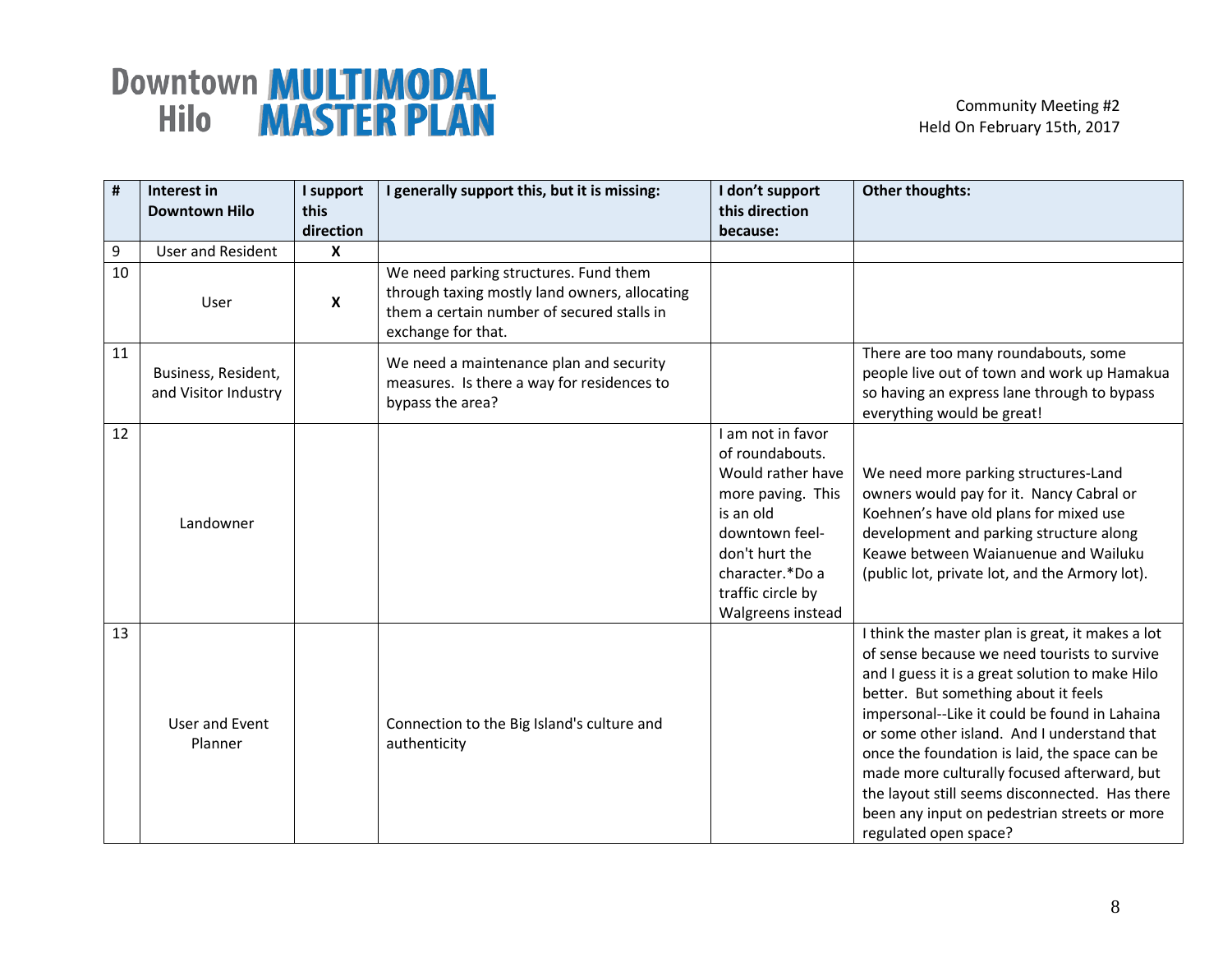| $\pmb{\#}$     | Interest in<br><b>Downtown</b><br>Hilo                    | I support<br>this<br>direction | I generally support this, but it is<br>missing:                                                                                                                                 | I don't support this direction<br>because:                                                                                                                 | <b>Other thoughts:</b>                                                                                                                                                                                                                                                                                                                                    |
|----------------|-----------------------------------------------------------|--------------------------------|---------------------------------------------------------------------------------------------------------------------------------------------------------------------------------|------------------------------------------------------------------------------------------------------------------------------------------------------------|-----------------------------------------------------------------------------------------------------------------------------------------------------------------------------------------------------------------------------------------------------------------------------------------------------------------------------------------------------------|
| $\mathbf{1}$   | User, Resident,<br>Student, and<br>Volunteer              |                                | Sufficient covered areas for<br>inclement weather.                                                                                                                              |                                                                                                                                                            |                                                                                                                                                                                                                                                                                                                                                           |
| $\overline{2}$ | Business, User,<br>Resident, and<br>Visitor Industry      | $\boldsymbol{\mathsf{X}}$      | The extended curbs, plantings, and<br>shoreline access are desperately<br>needed!                                                                                               |                                                                                                                                                            |                                                                                                                                                                                                                                                                                                                                                           |
| 3              | Business, User,<br>and Visitor<br>Industry                |                                |                                                                                                                                                                                 | I question the effect of making<br>Keawe and Kinoole into 2-way<br>streets, as left turning vehicles<br>without a dedicated lane will<br>cause congestion. | The suggestions for Kamehameha I fully support.                                                                                                                                                                                                                                                                                                           |
| 4              | User, Resident,<br>Student,<br>Employee, and<br>Volunteer | $\boldsymbol{x}$               | I'd really like to see the<br>roundabout at Waianuenue so that<br>the revitalization of Kaipalaoa can<br>continue and people can gain safe<br>access to use the space.          |                                                                                                                                                            |                                                                                                                                                                                                                                                                                                                                                           |
| 5              | <b>Business</b>                                           |                                |                                                                                                                                                                                 | Converting Kinoole and Kilauea<br>will create more hardship on<br>the businesses and create more<br>parking and delivery problems.                         | The problem with Downtown is to clean up the<br>homeless situation. Currently nobody feels safe<br>and no family feel safe walking around in<br>Downtown.                                                                                                                                                                                                 |
| 6              | Landowner<br>and Resident                                 | X                              |                                                                                                                                                                                 |                                                                                                                                                            |                                                                                                                                                                                                                                                                                                                                                           |
| $\overline{7}$ | Business,<br>Resident, and<br>Visitor Industry            |                                | How do we provide curb<br>extensions without changing the<br>circulation of parking on Kapiolani<br>street? Kilauea needs a bike lane<br>from Kilauea marketplace into<br>town. |                                                                                                                                                            | The shoreline area shouldn't be built up, flooding<br>waves and flooding will make maintenance difficult<br>- also - locals fish in this area so paving it and<br>putting a walking path will cause some issues.<br>Either they will continue to fish and block the<br>walkway or they may damage/make success<br>difficult. Maybe put in a fishing area? |

### **C. Recommendations for North-South Streets**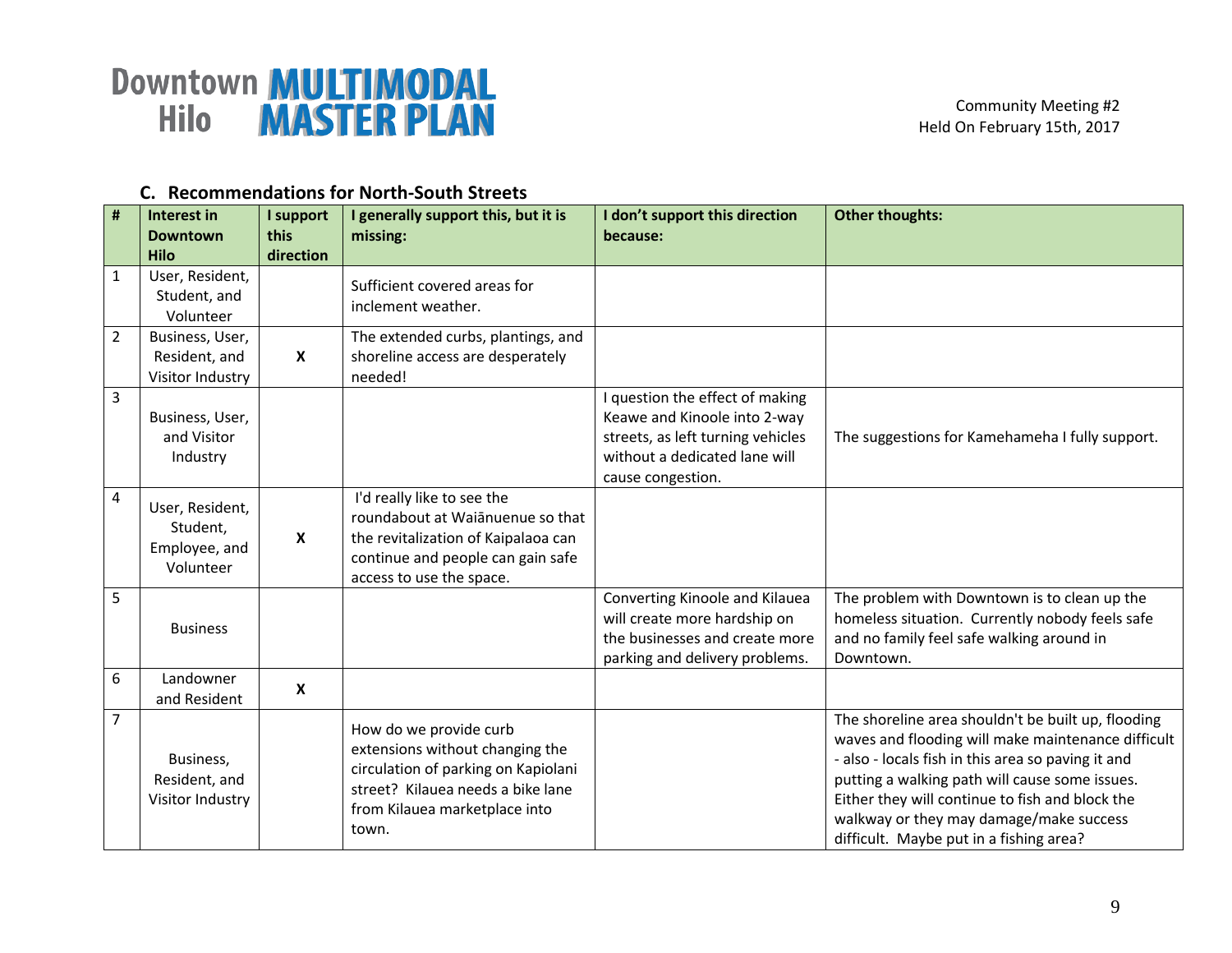| #              | <b>Interest in</b><br><b>Downtown Hilo</b>                   | I support this<br>direction | I generally support this, but it<br>is missing:                                                                                                                                                                                                                                                            | I don't support this<br>direction because: | <b>Other thoughts:</b>                                                 |
|----------------|--------------------------------------------------------------|-----------------------------|------------------------------------------------------------------------------------------------------------------------------------------------------------------------------------------------------------------------------------------------------------------------------------------------------------|--------------------------------------------|------------------------------------------------------------------------|
| $\mathbf{1}$   | Landowner and<br>Resident                                    | X                           |                                                                                                                                                                                                                                                                                                            |                                            |                                                                        |
| $\overline{2}$ | User, Resident,<br>Student,<br>Employee, and<br>Volunteer    | $\boldsymbol{\mathsf{X}}$   | I would like to see a<br>roundabout at Ponahawai<br>because currently it is difficult<br>to turn left to go to Hāmākua<br>from this location.                                                                                                                                                              |                                            |                                                                        |
| 3              | Business, User,<br>Resident, and<br>Visitor Industry         |                             | Who will maintain the<br>parklets? Can we block off<br>Furneaux completely and<br>make it a bike and pedestrian<br>plaza?                                                                                                                                                                                  |                                            |                                                                        |
| 4              | Business, User,<br>Landowner, and<br><b>KTA Super Stores</b> |                             | We are mostly concerned with<br>the ease of ingress and egress<br>into Downtown and into our<br>parking lot form our<br>customers. Also, will the<br>turning radius for cars be<br>affected with the narrower<br>roads? Our vendors utilize<br>tractor trailers and large flat<br>beds to make deliveries. |                                            |                                                                        |
| 5              | Business, User,<br>and Visitor<br>Industry                   | $\boldsymbol{\mathsf{X}}$   |                                                                                                                                                                                                                                                                                                            |                                            | Love the roundabout ideas, and the<br>Ponahawai extension to Bayfront. |

#### **D. Recommendations for East-West Streets**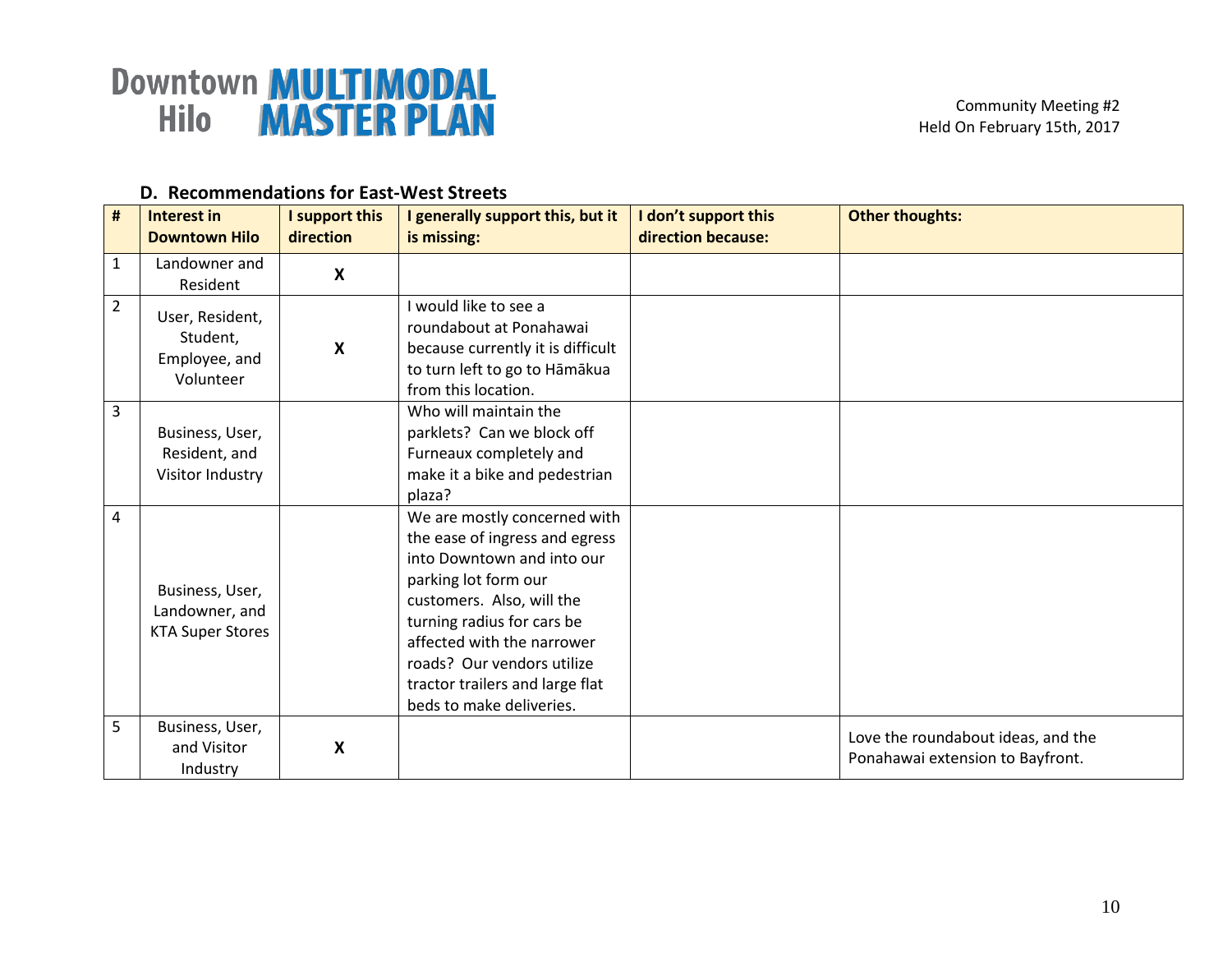|                | E. Phasing                 |                |                               |                                                      |                           |  |
|----------------|----------------------------|----------------|-------------------------------|------------------------------------------------------|---------------------------|--|
| $\pmb{\sharp}$ | Interest in                | I support this | I generally support this,     | don't support this direction because:                | <b>Other thoughts:</b>    |  |
|                | <b>Downtown Hilo</b>       | direction      | but it is missing:            |                                                      |                           |  |
| $\mathbf{1}$   | User, Resident,            |                | The proposed                  |                                                      |                           |  |
|                |                            |                | roundabouts are               |                                                      |                           |  |
|                | Student,                   | X              | excellent. I'd like to see    |                                                      |                           |  |
|                | Employee, and<br>Volunteer |                | safe crossing options for     |                                                      |                           |  |
|                |                            |                | pedestrians                   |                                                      |                           |  |
| $\overline{2}$ |                            |                | I would like to see free      |                                                      | I hope in the future we   |  |
|                |                            |                | parkingand some               |                                                      | look at alternative Mauka |  |
|                | User, and Love             |                | streets without any autos     |                                                      | routes to Hamakua         |  |
|                | downtown                   | X              | - perhaps delivery areas      |                                                      | sideand continue to link  |  |
|                |                            |                | available but no other        |                                                      | this to the docks and     |  |
|                |                            |                | vehicular traffic.            |                                                      | Keaukaha.                 |  |
| 3              |                            |                | With the current use of       |                                                      |                           |  |
|                |                            |                | Waiānuenue being              |                                                      |                           |  |
|                | User, Resident,            |                | altered every morning to      |                                                      |                           |  |
|                | Student,                   |                | accommodate school            |                                                      |                           |  |
|                | Employee, and              |                | traffic, I think the          |                                                      |                           |  |
|                | Volunteer                  |                | roundabout at that            |                                                      |                           |  |
|                |                            |                | location should be a          |                                                      |                           |  |
|                |                            |                | priority in Phase 1.          |                                                      |                           |  |
| $\overline{4}$ | User, Resident,            |                | Will there be more eco-       |                                                      |                           |  |
|                | Student,                   |                | friendly materials used to    |                                                      |                           |  |
|                | Employee, and              |                | construct and maintain        |                                                      |                           |  |
|                | Volunteer                  |                | these changes?                |                                                      |                           |  |
| 5              | User and                   | X              |                               |                                                      |                           |  |
|                | Resident                   |                |                               |                                                      |                           |  |
| 6              |                            |                |                               | We need a plan to create parking exemptions or       |                           |  |
|                | Landowner                  | X              | <b>Extension of Ponahawai</b> | special accommodations for residences. I'm concerned |                           |  |
|                |                            |                | to Bayfront.                  | about safety. Parking further away creates more      |                           |  |
|                |                            |                |                               | opportunity of unsafe passage.                       |                           |  |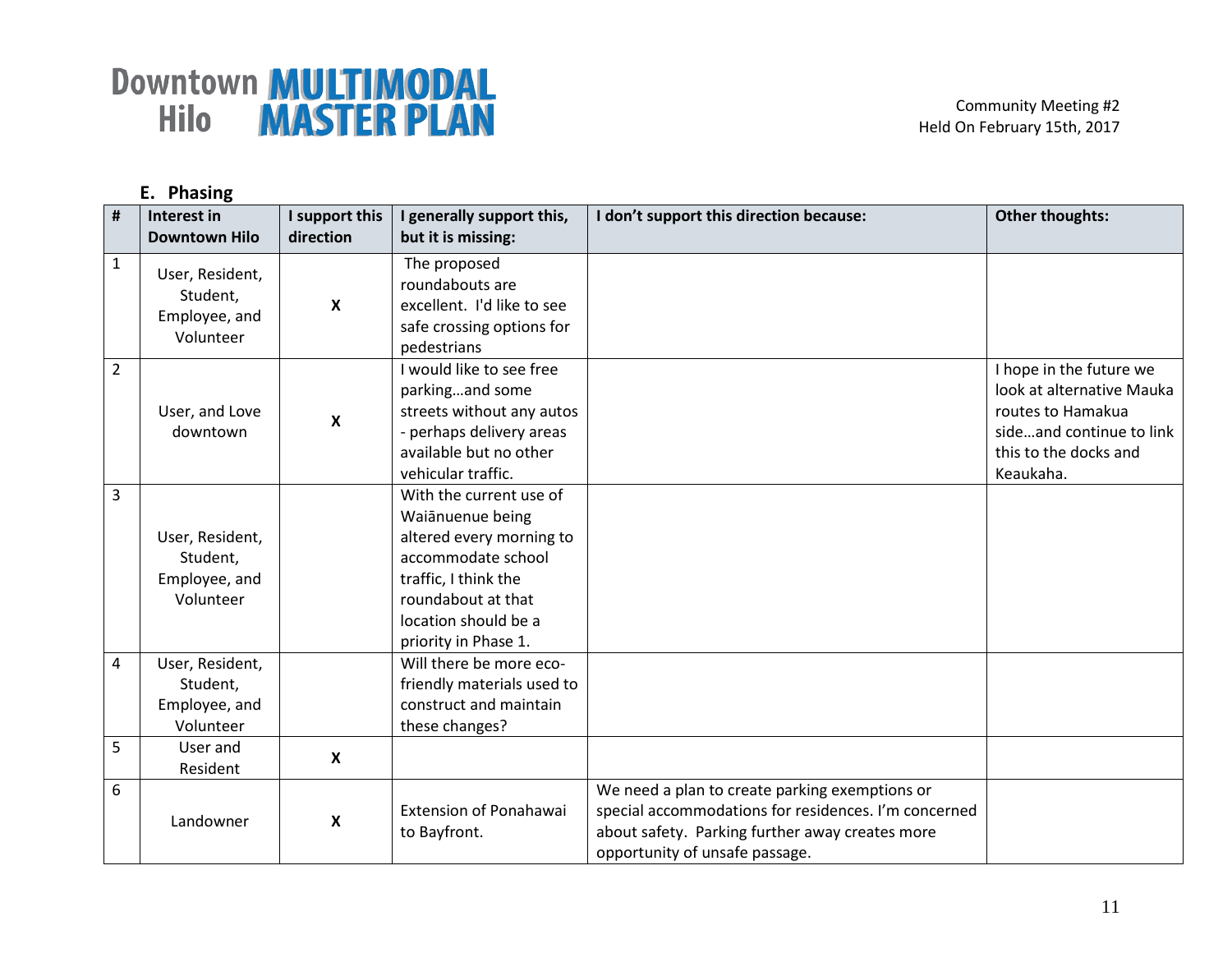| $\#$           | Interest in               | I support this            | I generally support this,                                                                                                                                | I don't support this direction because: | <b>Other thoughts:</b>                                                                                                                                                                                                                                                                                                                                                                                      |
|----------------|---------------------------|---------------------------|----------------------------------------------------------------------------------------------------------------------------------------------------------|-----------------------------------------|-------------------------------------------------------------------------------------------------------------------------------------------------------------------------------------------------------------------------------------------------------------------------------------------------------------------------------------------------------------------------------------------------------------|
|                | <b>Downtown Hilo</b>      | direction                 | but it is missing:                                                                                                                                       |                                         |                                                                                                                                                                                                                                                                                                                                                                                                             |
| $\overline{7}$ | Landowner                 | $\boldsymbol{\mathsf{x}}$ | I own two lots at the<br>corner of Ululani and the<br>proposed Mamo Street<br>extension. How would<br>that extension affect my<br>plans for my property? |                                         | Extension of Ululani to<br>Wainaku makes sense.                                                                                                                                                                                                                                                                                                                                                             |
| 8              | User and<br>Resident      | $\boldsymbol{\mathsf{X}}$ | May need to have a<br>follow-up group meeting<br>to focus on implementing<br>specific elements - such<br>as parking management.                          |                                         | Great vision, but much of<br>the look of the key<br>intersections are<br>attractive because of the<br>undergrounding of wires;<br>the consolidation of<br>signage (to around<br>clutter) and introduction<br>of street trees. Suggest<br>that as part of the first<br>phase you include one<br>segment that includes all<br>of these so it can be<br>shown how it can be<br>done in successive<br>elements. |
| 9              | Landowner and<br>Resident | $\boldsymbol{\mathsf{X}}$ |                                                                                                                                                          |                                         | Please consider the local<br>vendors at the Farmers<br>Market. These vendors<br>will be affected by the<br>construction. As well as<br>the homeless who<br>unfortunately live in<br>some of these areas.                                                                                                                                                                                                    |